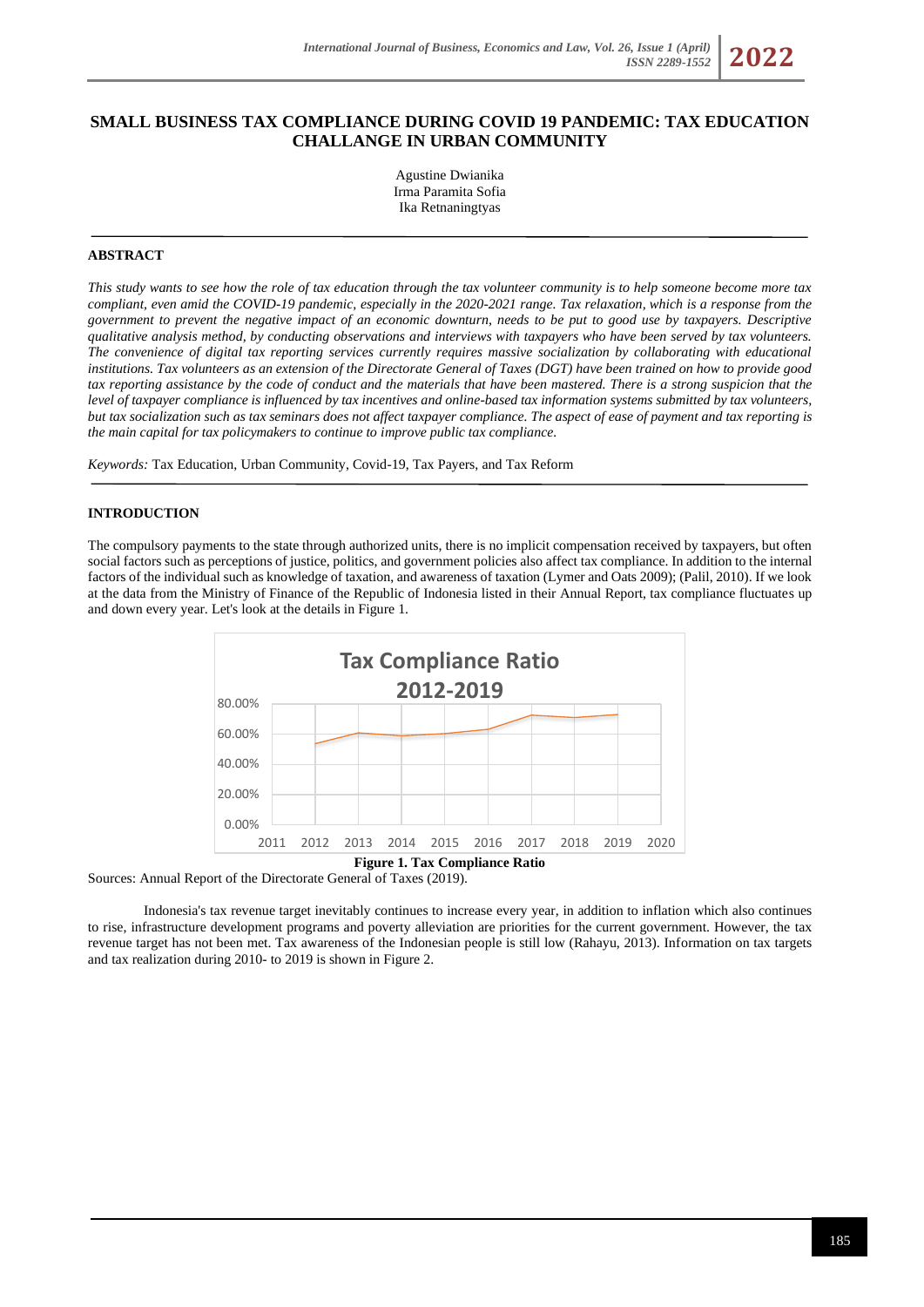

**Figure 2. Tax Targets and Tax Realizations during 2010-2019**

Sources: Annual Report of the Directorate General of Taxes (2019).

In recent years, the government has been more aggressive in popularizing and implementing tax reforms. One of the agendas is tax inclusion in which there is tax education. Many factors play a role in building tax openness and transparency to increase public tax compliance. Status, economic ability, ethnicity, culture, and background are some of the things that influence it. Therefore, it is necessary to adjust the appropriate method in the realization of tax education, including the channels used and the presentation of material that is light and does not corner taxpayers. Tax education that is often carried out is training on tax reporting assistance to tax volunteers, socialization in the form of tax seminars, and direct tax socialization. And especially during the Covid-19 pandemic, there was socialization related to relaxation during Covid-19.

The issue of the success of increasing tax compliance during the COVID-19 pandemic is important, but currently, there is little literacy that links tax education with the level of public tax compliance in times of economic downturn. Therefore, it is necessary to ensure taxpayers how they respond to the tax education agenda that has been carried out by the government recently, even with barriers to direct services due to restrictions and adjustments that inevitably have to be made.

### **THEORETICAL FRAMEWORK AND HYPOTHESES DEVELOPMENT**

Compliance theory is the reference base for this research, which has been widely studied in the social sciences, such as psychology and psychology, which looks at the law-abiding behavior of an individual. In the sociological literature on obedience to the law, both from an instrumental and normative perspective. An individual who is driven entirely by self-interest and responses to changes in behavioral punishments and incentives is the elaboration of an instrumental perspective. While there are individual affairs with matters that are considered morally appropriate, and contrary to their interests.

A person will obey the law in abyernal norms, while morality is closely related to efforts to comply with the law which is considered as part of compliance, which is a person's normative commitment. Tyler and Bies (1990) reported that normative commitment based on legitimacy means obeying the rules because the authority possessed by policymakers encourages individuals to obey the rules more. This includes trying to submit tax reports on time, which is also a form of administrative order for both the individual and business records. This theory is appropriate to overshadow the overall discussion of the tax compliance aspects of the Indonesian people today.

#### **Tax Compliance**

Tax compliance is the key to meeting tax targets, including in Indonesia. 4 factors influence tax compliance, namely demographics, inequality, perception, taxation system/structure, and possibility. Also, demographic factors such as education, age, and gender also affect thel of tax compliance. Submission and obedience to teachings or rules is a commitment or obedience. Compliance, subject to the provisions of tax laws and regulations, the concept of tax compliance also applies. Fischer et al (1992); Grace (2010).

When discussing taxpayer compliance in paying taxes, the most important thing that needs to be observed is the level of taxpayer confidence in the tax system and voluntary attitude in paying taxes. Because after all paying taxes involves economic assets, which for some people is a difficult thing to let go of. Meanwhile, Rahayu (2010) states that taxpayer compliance, which voluntarily implements tax rights and obligations, is the main "backbone" in creating a better tax system, as well as being able to meet the target achievement of the self-assessment system. Which has been imposed by taxes, to increase discipline and honesty in paying taxes.

One important aspect of tax revenue, according to the Minister of Finance Sri Mulyani as quoted from CNBCIndonesia.com (2018) news, is taxpayer compliance in paying taxes. Tax compliance here is not only a matter of paying taxes, butpaying taxes by the tax responsibilities imposed on the taxpayer. By Rahayu (2010), for example, tax compliance is a condition or condition that requires (obliges) taxpayers to fulfill their tax obligations and exercise their tax rights. According to the DGT website, the rights and obligations of taxpayers cover three things, namely, reporting, paying, and collecting taxes.

### **Tax Education**

Tax education is an important part of efforts to increase tax compliance. The OECD (2015) states that an effective mechanism to build public trust in tax authorities and encourage community involvement is the goal of tax education. The relationship between tax avoidance and system complexity has been the focus of recent research, particularly tax education. However, the complexity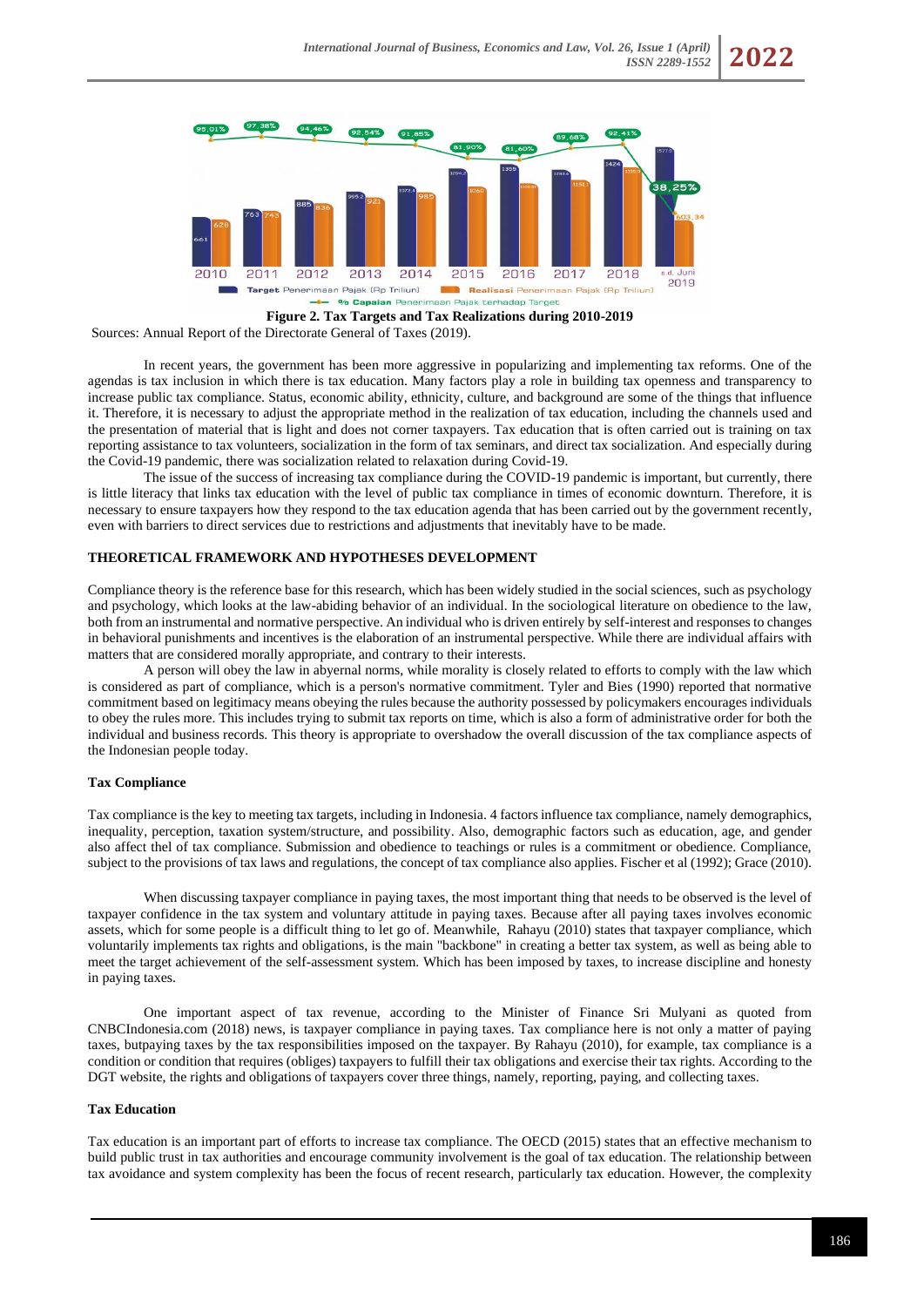of the system and the possibility of being caught in tax crimes are things that significantly affect tax evaders. Pahlil et al. (2016). This indicator is important for tax officials regarding how important the tax system is in pursuing a tax education program. Likewise, efforts to make the tax system simpler, and to expand the study of taxpayer behavior with wider development and understanding.

The regulations that cover the tax education policies carried out by the Indonesian government include SE-94/PJ/2010 concerning procedures for implementing guidance, education, and services to taxpayers, taxation socialization has a legal basis SE98/PJ/2011 concerning guidelines for preparing work plans and tax activity reports. A vertical unit within the Directorate General of Taxes, while the tax appeal has a legal basis PER-170/PJ/2007 regarding procedures for implementing taxpayer counseling as a follow-up to the appeal letter. Since not all taxpayers understand the latest tax rules and regulations, it is important to do tax socialization in a series of tax education. So that they can easily understand how to carry out their tax obligations, including reporting taxes.

## **E-Filing Tax Report Reporting Assistance**

The right tax system can help increase tax compliance, technology is currently proven to help taxpayers a lot in fulfilling their tax obligations (Dwianika and Mubarakah, 2019). In addition to assisting, tax voluntaries are also responsible for providing tax education according to the DGT provisions. To reduce ignorance of the mechanism for calculating and reporting taxes, this assistance is very appropriate.

This is a series of tax inclusions echoed by DGT for a long time. Together with the ministries of education, research, and technology, DGT seeks to instill tax awareness from an early age. The integration of learning materials is also a highlight in a similar program. The Memorandum of Understanding between the Ministry of Finance and the Ministry of Education and Culture Number: MoU-21/MK.03/2014 and Number: 13/X/NK/2014 on Increasing Tax Awareness through Education, serve as references for both (Directorate General of Taxes, 2020).

Tax volunteers are under the auspices of higher education institutions, becoming DGT's mouthpiece in tax education. This is one form of the seriousness of the two agencies to increase tax compliance. The Speech Tax, which collaborates with the younger generation to participate in the success of the program, requires appropriate and effective socialization regarding the Speak Tax program. Indirectly, taxation socialization has a significant effect on taxpayer compliance through tax knowledge (Wardani and Wati, 2018).

## **Tax Seminars**

Tax Goes To Campus is a routine tax education agenda that includes a series of tax seminars. Various agendas are the focus of this program, including tax education and discussion of the latest tax issues. It is intended that taxpayers have sufficient understanding to fulfill tax compliance. Through the correct understanding, participants in the tax seminar are expected to be able to apply various tax regulations in planning future corporate taxes. There is also Tax Week in which there are also various tax seminars. The impetus to continue to socialize and learn the latest taxes is contained in at least these two DGT programs.

Besides having prepared a special system for the tax education agenda by setting up a special education portal for taxation, namely education.pajak.go.id, DGT also hooked up Tax Centers managed by universities in implementing this agenda. Tax volunteers are the main capital that is important, young enthusiasm, creativity, and high exploration spirit are owned by the students. The scope of the tax seminar is not only for individuals who work as employees but also for those who have small and medium scale businesses.

The campaign for rewards and punishments for MSMEs is carried out to improve public tax compliance (Fitiriyati, 2018). Socialization through seminars is expected to be well received by taxpayers, of course with flexible delivery so that it is easily captured by most individuals who are targets of increasing tax compliance.

## **Covid-19 Tax Relaxation**

The COVID-19 pandemic has changed the direction of government policies, including in terms of taxation. This effort is intended to mitigate the risk of an economic downturn due to the impact of this global-scale disaster. Tax relaxation is part of the government's response. Minister of Finance Regulation (PMK) No.23/PMK.03/2020 concerning Tax Incentives for Taxpayers Affected by the Corona Virus Outbreak confirms that 11 sectors are entitled to relaxation in addition to manufacturing.

These sectors are construction services, transportation, telecommunications, tourism, oil and gas mining, electricity and renewable energy, food, and free/retail trading (Ministry of Finance, 2020). Once this outbreak is declared a national disaster, the government regulates this incentive mechanism in Regulation of the Minister of Finance of the Republic of Indonesia No. 44/PMK. 03/2020 concerning Tax Incentives for Taxpayers. Information on relaxation during the COVID-19 pandemic needs to be known by tax volunteers, to make it easier for taxpayers to take advantage of this one facility.

Most recently, in 2022 the government again provides flexibility in terms of income tax (PPh) Article 22 imports, 50% reduction in installments of PPh Article 25, final PPh on construction services borne by the government (DTP) for the Program for the Acceleration of Improvement of Irrigation Water Use (P3-TGAI) and These incentives are regulated in Minister of Finance Regulation (PMK) No. 3/2022 concerning Tax Incentives for Taxpayers Affected by Covid-19. The three tax incentives are valid from January 1, 2022, to June 30, 2022.

Incentives in terms of value-added tax (VAT) for DTP are 50% for house sales of up to IDR 2 billion, and 25% for home sales with prices above IDR 2 billion to IDR 5 billion. VAT DTP on the purchase of a house is stipulated in PMK No. 6/PMK.03/2022 concerning Value Added Tax on Landed Houses and Flats. Lastly, incentives for sales tax on luxury goods (PPnBM) DTP on 2 types of cars namely, cars with a 1500 cc engine capacity of 50% in the first quarter of 2022.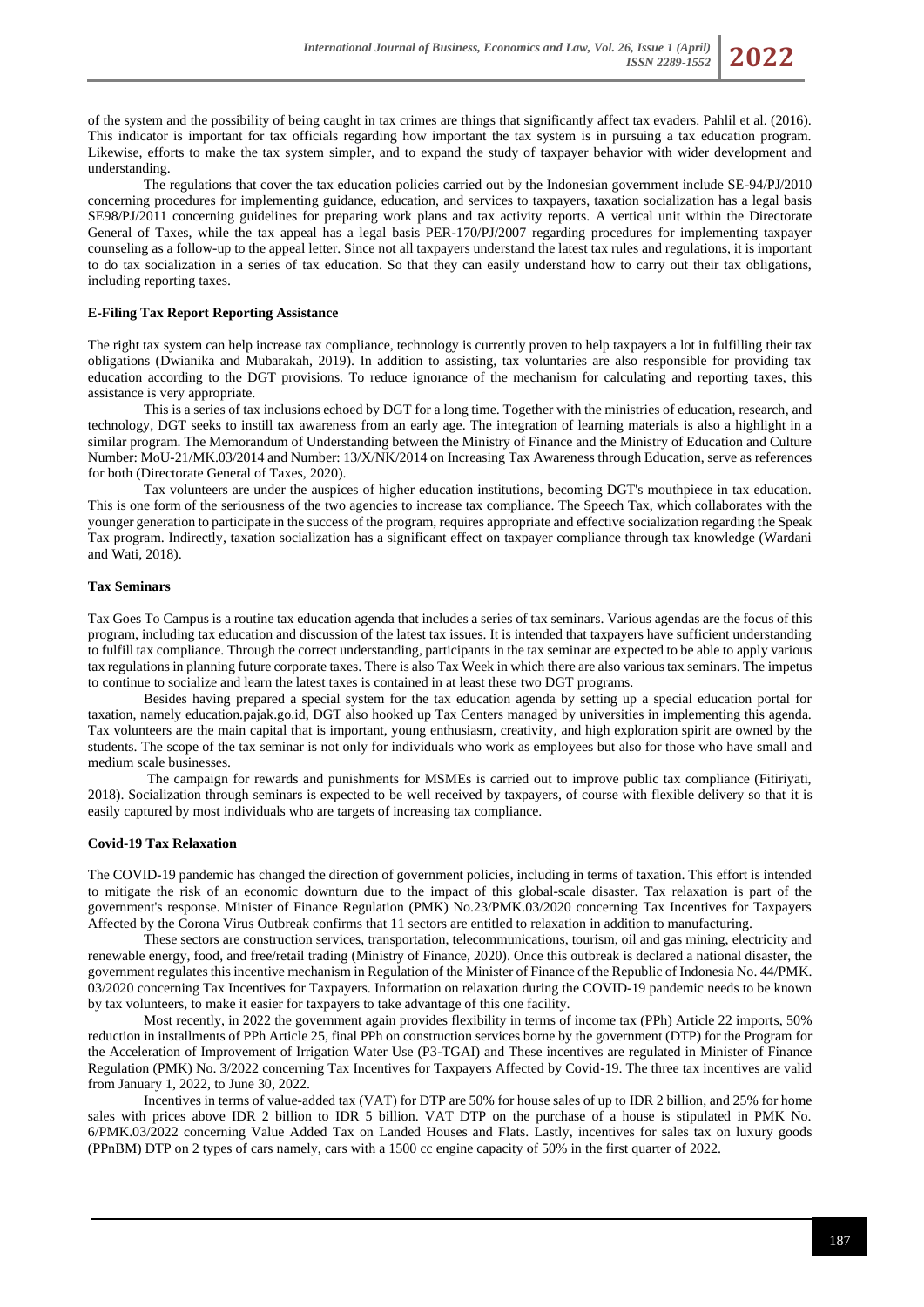## **RESEARCH METHODS**

This research uses a descriptive qualitative research method, through literature study. Data collection techniques are carried out by collecting books, scientific works, notes, reports, and information that is a library and related to the object of research. Then the materials are studied in depth using social capital theory and opinion leaders as a basis for thinking to analyze effective strategies that can improve tax compliance and target all levels of society.

Researchers searched for data with the keywords tax compliance, taxation strategies, and keywords related to the theories used. Then choose a trusted article that really de Indonesia's tax situation. Then analyzed using social capital theory and opinion leader. The literature data is selected based on the year the information was published, namely the last ten years and trusted literacies. Verification is carried out by interviewing potential taxpayers in Indonesia.

## **RESULTS AND DISCUSSIONS**

### **The tax education agenda in the form of E-Filing Tax Report assistance can improve public taxpayer compliance even during the Covid-19 pandemic.**

This routine tax reporting assistance activity has been carried out by the DGT for more than the last 10 years, seeking to continue to encourage more tax officers to go directly to the field to deal with taxpayer problems. Including optimizing the presence of tax volunteers as an extension of his arm.

Taxpayers feel helped by the information provided by volunteers, and the delivery is flexible but straightforward. I no longer feel intimidated by directly dealing with tax officials. They are freer to ask many things without fear of feeling that the information presented will become a boomerang, or described as taxpayers who do not obey taxes.

### **Understanding tax relaxation related to Covid-19 can increase taxpayer compliance even during the Covid-19 pandemic.**

Tax regulations in Indonesia are changing relatively quickly, especially in recent years. Whether in terms of tariff changes, application updates or relaxation and other flexibility deemed necessary in responding to economic changes and facing global challenges. Tax socialization is an effort made by the Director-General of Taxes to provide knowledge to the public and especially taxpayers to know about all things regarding taxation, both regulations and taxation procedures through the right methods (Rimawati, 2013).

In 2021, at least there will be ratification of the HPP Law which has been ratified in Law Number 7/2021. Several programs have already been implemented, in which the Voluntary Disclosure program has been running since January 1, 2022. To all taxpayers, all Indonesian people can take advantage of all the facilities available at HPP.

### **The socialization of the tax seminar cannot improve the compliance of public taxpayers even during the Covid-19 pandemic.**

Taxpayers get socialization of the latest tax rules from various mass media such as YouTube, websites, Instagram and so on which are considered close to current taxpayers. They feel that the delivery of audio-visual in an attractive form is easy to understand compared to the conventional way which tends to lead to boredom and is not flexible compared to the busy life of urban communities.

So conventional socialization mechanisms are no longer efficient because it is necessary to spend special time attending seminars to be more focused. Meanwhile, the majority of urban people are very busy, so seminars are not very relevant. Taxpayers tend to prefer viewing youtube or website views at the times they need them, not having to be specifically scheduled.

### **CONCLUSION**

The results showed that the tax education agenda in the form of E-Filing Tax Report assistance, telling tax dissemination, and understanding tax relaxation related to Covid-19 could increase public tax compliance even during the Covid-19 pandemic, but not for the socialization of tax seminars. This has proven to help simplify business processes administratively. This study has a limited number of respondents so further research can expand the research area with more respondents. Research results also cannot be generalized directly, so it is necessary to develop research by comparing with other developing countries. This comparison can also use considerations from areas that have also experienced a decline in economic aspects due to the Covid-19 pandemic. More broadly, the different tests can be used to find out which taxpayer gender influence is more tolerant of paying taxes.

# **REFERENCES**

Directorate General of Taxes, Indonesian Ministry of Finance. 2019. Peraturan Direktur Jenderal Pajak Nomor PER-7/PJ/2011 (online). Available a[t https://www.pajak.go.id/id/peraturan-direktur-jenderal-pajak-nomor-7pj2011.](https://www.pajak.go.id/id/peraturan-direktur-jenderal-pajak-nomor-7pj2011)

Dwianika, A and Mubarakah, S. 2019. Pentingnya Pengendalian Internal dan Teknologi Pajak Bagi Kinerja UMKM. Konferensi Ilmiah Akuntansi ke 7. Universitas Bhayangkara Jakarta.

Ejakait, M.A.2009.Tax Payer Education and Tax Compliance: An Analysis of PAYE from The Manufacture Sector on Kenya: A Case of Medium Tax Payer Office.

Febriani, Y., & Kusmuriyanto. (2015). Analisis faktor-faktor yang mempengaruhi kepatuhan wajib pajak. Accounting Analysis Journal, 4(4), 1–13.